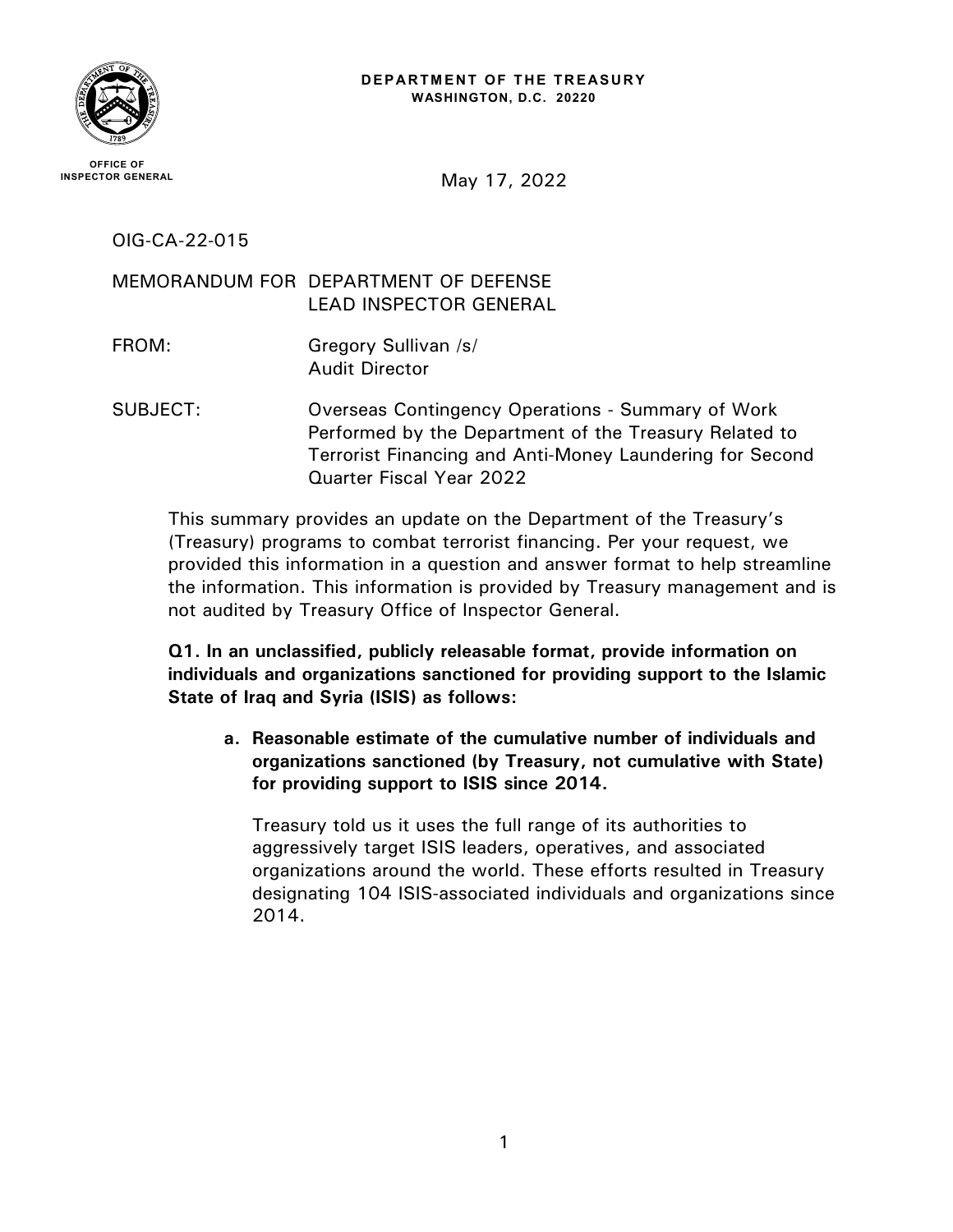**b. Details on individuals and organizations sanctioned for providing support to ISIS during the reporting period: January 1, 2022 – March 31, 2022.** 

On March 1, 2022, Treasury sanctioned four South Africa-based ISIS financial facilitators pursuant to Executive Order (EO) [1](#page-1-0)3224.<sup>1</sup>

Farhad Hoomer was sanctioned for having materially assisted, sponsored, or provided financial, material, or technological support for, or goods or services to or in support of, ISIS. Between 2017 and 2018, Hoomer helped organize and begin the operations of a Durban, South Africa-based ISIS cell. Hoomer, the leader of the Durban-based ISIS cell, provided some of his known residential properties and vehicles registered in his name to sponsor the cell's meetings and operational activities. In his role, Hoomer claimed to have recruited and trained cell members and was in contact with members of ISIS-Democratic Republic of the Congo and ISIS supporters throughout South Africa. Hoomer raised funds through kidnap-for-ransom operations and extortion of major businesses, which provided more than one million South African rand in revenue for his cell. In 2018, South African authorities arrested Hoomer, along with his associates, for their involvement in a plan to deploy improvised incendiary devices near a mosque and commercial and retail buildings.

Siraaj Miller was sanctioned for having materially assisted, sponsored, or provided financial, material, or technological support for, or goods or services to or in support of, ISIS. Miller, who leads a Cape Town-based group of ISIS supporters, provided financial assistance to ISIS by training members to conduct robberies to raise funds for ISIS. In 2018, Miller also aided in acquiring temporary safe houses for ISIS.

Abdella Hussein Abadigga was sanctioned for having materially assisted, sponsored, or provided financial, material, or technological support for, or goods or services to or in support of, ISIS. Abadigga recruited young men in South Africa and sent them to a weapons training camp. Abadigga, who controlled two mosques in South Africa, used his position to extort money from

<span id="page-1-0"></span><sup>1</sup> EO 13224, "Blocking Property and Prohibiting Transactions With Persons Who Commit, Threaten To Commit, or Support Terrorism," (September 23, 2001) targets terrorists and those who have materially assisted, sponsored, or provided financial, material, or technological support for, or goods or services to or in support of terrorists.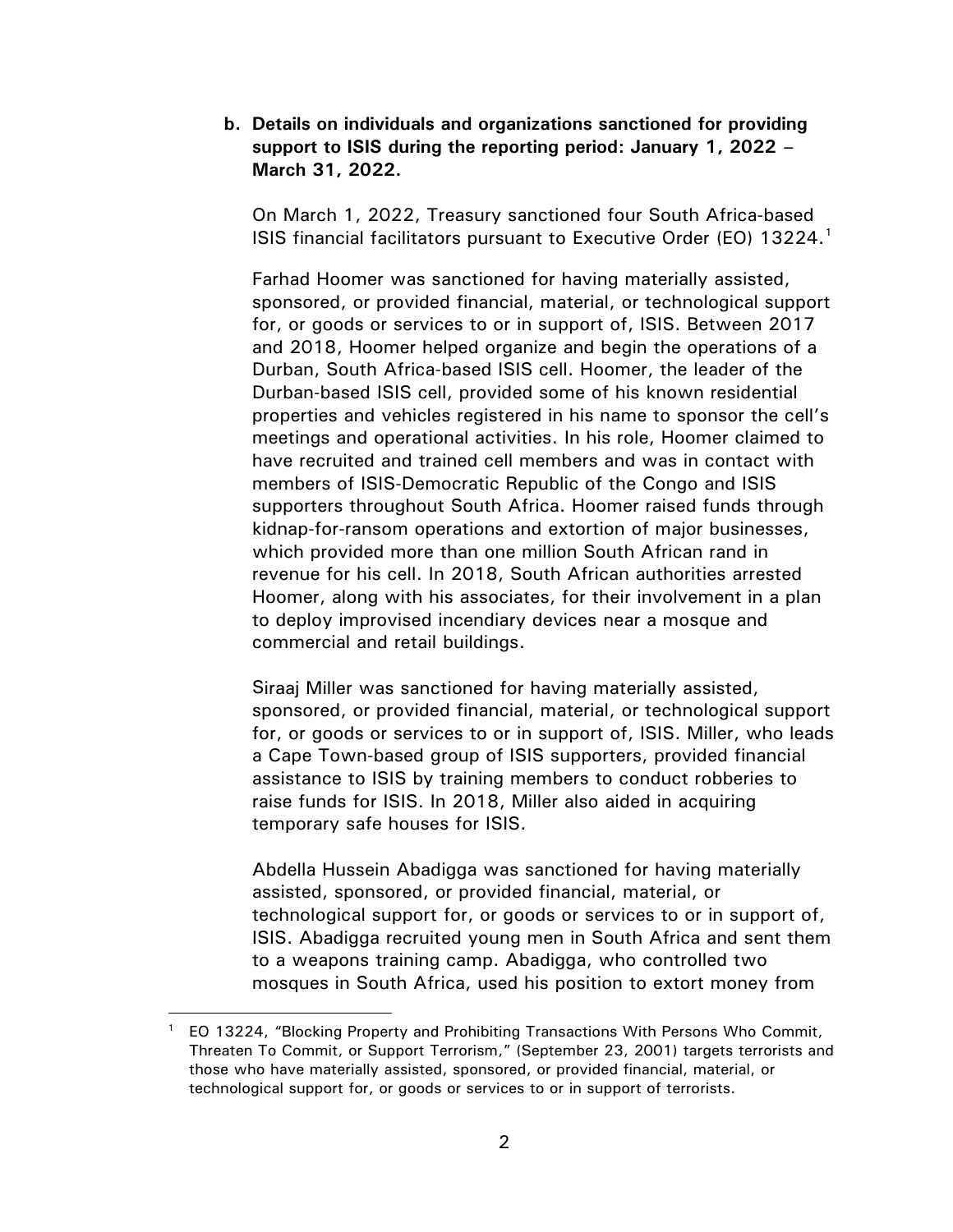members of the mosques. Abadigga sent these funds via a hawala<sup>[2](#page-2-0)</sup> to ISIS supporters elsewhere in Africa. Bilal al-Sudani, a U.S.-designated ISIS leader in Somalia, considered Abadigga a trusted supporter who could help ISIS supporters in South Africa become better organized and recruit new members.

Peter Charles Mbaga was sanctioned for having materially assisted, sponsored, or provided financial, material, or technological support for, or goods or services to or in support of, ISIS-Mozambique (ISIS-M). Mbaga facilitated funds transfers from South Africa. Mbaga sought to provide support to ISIS-M by helping the group procure equipment from South Africa. Mbaga also sought to procure weapons from Mozambique.

**c. The number, if any, of previously sanctioned individuals and/or organizations removed from the sanctions list during the reporting period: January 1, 2022 – March 31, 2022.** 

No sanctioned individuals or organizations were removed from the sanctions list this reporting period.

## **Q2. In an unclassified, publicly releasable format, describe what was done this quarter with Coalition partners in Iraq and Syria to disrupt ISIS financial networks.**

Treasury told us it continues to work with interagency and Coalition partners, including the Government of Iraq, to prioritize identifying ISIS's financial reserves and financial leaders, and disrupting ISIS's financial facilitation networks in the Middle East. In addition, Treasury is working to designate ISIS facilitators, front companies, and fundraisers in various countries. Treasury also takes a leadership role in the Global Coalition to Defeat ISIS, serving as a co-lead of the Counter ISIS Finance Group along with its counterparts from Italy and Saudi Arabia.

<span id="page-2-0"></span> $2$  Hawala is an alternative or parallel remittance system. It exists and operates outside of, or parallel to, traditional banking or financial channels. The components of a hawala that distinguish it from other remittance systems are trust and the extensive use of connections such as family relationships or regional affiliations.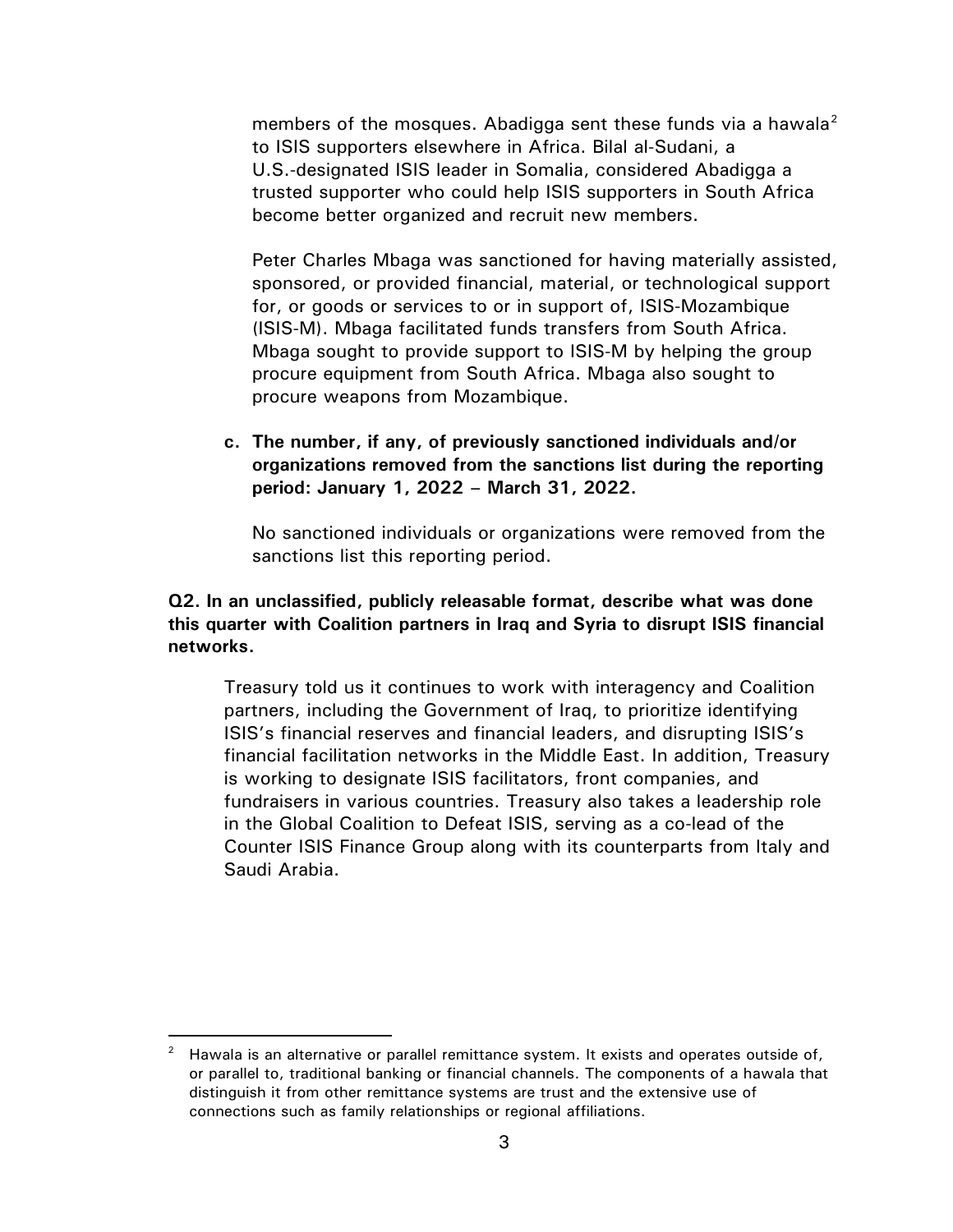**Q3. In an unclassified, publicly releasable format, describe ISIS funding in Iraq and Syria, to include what has changed since last quarter, the estimated amount of funds at its disposal, how funds are generated and distributed, and any shortfalls in the amount or distribution of funds this quarter.**

Treasury told us ISIS's financial situation remains largely unchanged since the previous quarter. ISIS continued to raise funds through extortion of oil smuggling networks in eastern Syria, kidnapping for ransom targeting civilian businesses and populations, extortion, looting, and the possible operation of front companies. The group relied on money services businesses (MSB), including hawalas, throughout Iraq, Syria, and Turkey, to transfer funds internationally. ISIS probably has tens of millions of U.S. dollars available in cash reserves dispersed across the region, but Treasury does not know the amount of money ISIS distributed during this quarter.

## **Q4. In an unclassified, publicly releasable format, describe ISIS-core's[3](#page-3-0) methods and ability to move funds into and out of Syria and Iraq.**

Treasury told us ISIS's financial situation remains largely unchanged compared to the previous quarter. ISIS continued to use MSBs, including hawalas, to move funds in and out of Iraq and Syria, often relying on ISIS facilitators in Turkey and in other financial centers. ISIS also continued to use networks of couriers to smuggle cash between Iraq and Syria. In addition, ISIS supporters also use virtual currencies and online fundraising platforms to transfer funds, including to Internally Displaced Persons camps, such as al-Hawl.<sup>[4](#page-3-1)</sup> The group's supporters gathered and sent funds to intermediaries in Turkey who then smuggled the cash into Syria or sent the funds to hawalas operating in the camp.

<span id="page-3-0"></span><sup>3</sup> ISIS-core refers to the main portion of ISIS in Iraq and Syria, along with the key leaders of the global organization. The term is mainly used to differentiate the main ISIS leadership from the regional ISIS affiliates, such as ISIS-K in the Khorasan region and

<span id="page-3-1"></span>ISIS-Philippines. 4 Al-Hawl is an Internally Displaced Persons camp in northern Syria housing upwards of 70,000 refugees. It holds one of the largest concentrations of current and former ISIS members who continue to receive donations from ISIS supporters internationally. The Tawasul hawala in al-Hawl served ISIS members and transferred payments for ISIS from outside Syria.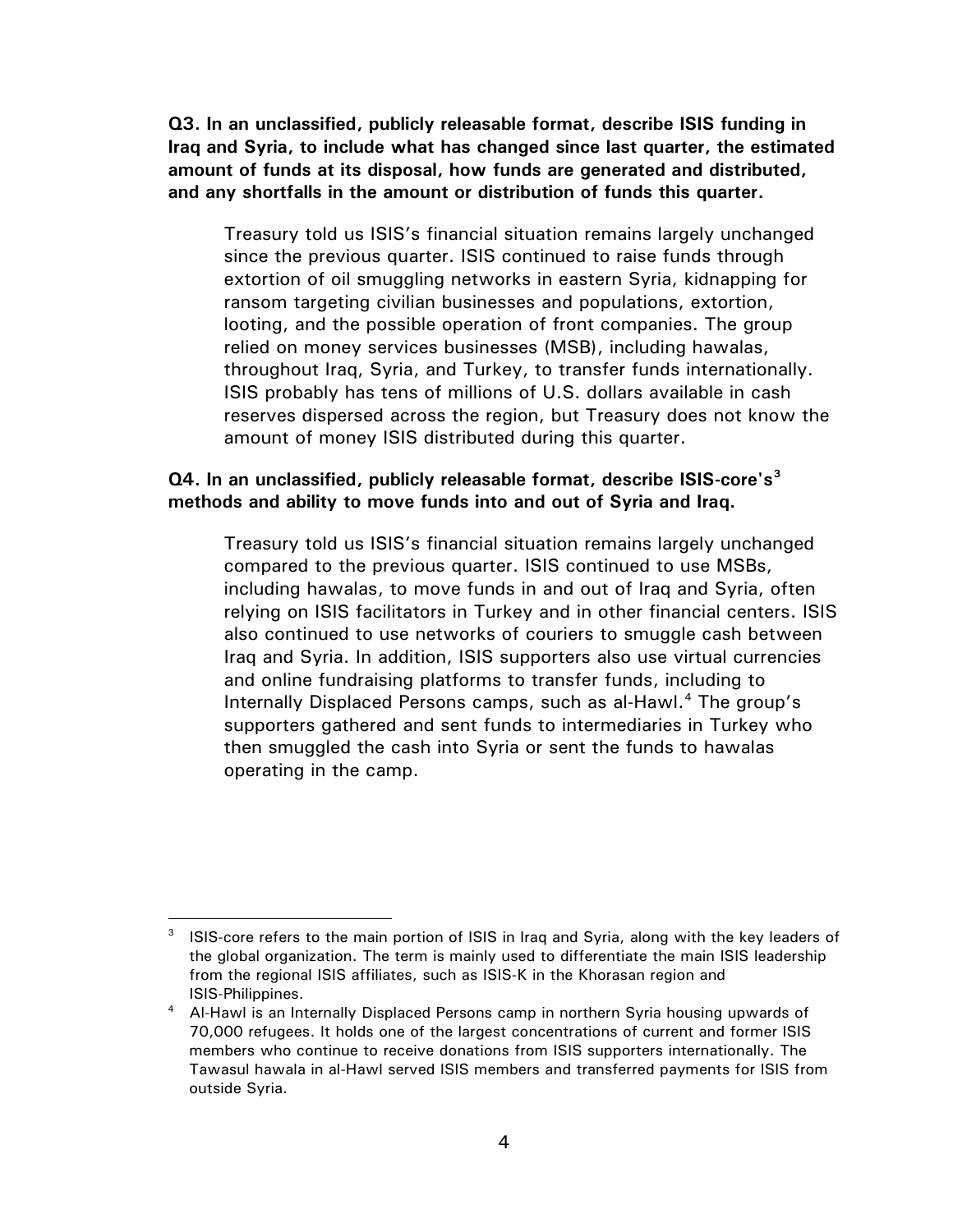**Q5. In an unclassified, publicly releasable format, describe Treasury's actions to unfreeze Afghan government assets held in U.S. bank accounts, to include Da Afghanistan Bank's (DAB) assets inside the United States. Additionally, describe Treasury's role in transferring \$3.5 billion to Afghans in the form of humanitarian aid.**

Treasury told us EO 14064<sup>[5](#page-4-0)</sup> blocks<sup>[6](#page-4-1)</sup> roughly \$7 billion DAB assets held in the United States. The Administration seeks to facilitate access to \$3.5 billion of those assets for the benefit of the Afghan people, while leaving in place more than \$3.5 billion in light of ongoing litigation by U.S. victims of terrorism and their relatives.<sup>[7](#page-4-2)</sup>

The transfer of funds from DAB's accounts in the United States for the benefit of the Afghan people will be a multi-step process. None of these funds will go to the Taliban, which remains subject to U.S. sanctions. Treasury is currently working with third parties to create and oversee a trust fund that will direct resources to implementers and multilateral organizations who have significant experience in delivering effective aid to Afghanistan while minimizing touchpoints with the Taliban and maintaining appropriate controls to prevent diversion and illicit activity.

**Q6. In an unclassified, publicly releasable format, describe Treasury's role in (1) issuance of licenses to facilitate the continued delivery of humanitarian assistance to Afghanistan; and (2) placing Taliban officials on the Specially Designated Nationals list, and its impact on Treasury's ongoing sanctions against the Taliban regime.**

The Office of Foreign Assets Control (OFAC) administers and enforces economic and trade sanctions based on U.S. foreign policy and national security goals. An OFAC general license authorizes a

<span id="page-4-0"></span><sup>&</sup>lt;sup>5</sup> EO 14064, "Protecting Certain Property of Da Afghanistan Bank for the Benefit of the People of Afghanistan," (February 11, 2022) was issued as part of the U.S. Government's ongoing efforts to address the humanitarian and economic crisis in Afghanistan.<br><sup>6</sup> Blocking (alse

<span id="page-4-1"></span>Blocking (also known as freezing) assets is a way of controlling targeted property and immediately imposes an across-the-board prohibition against transfers or dealings of any kind with regard to the property. EO 14064 also requires U.S. financial institutions to transfer the blocked property into a consolidated account held at the Federal Reserve Bank of New York.

<span id="page-4-2"></span><sup>&</sup>lt;sup>7</sup> The White House Briefing Room, "FACT SHEET: Executive Order to Preserve Certain Afghanistan Central Bank Assets for the People of Afghanistan" (February 11, 2022).